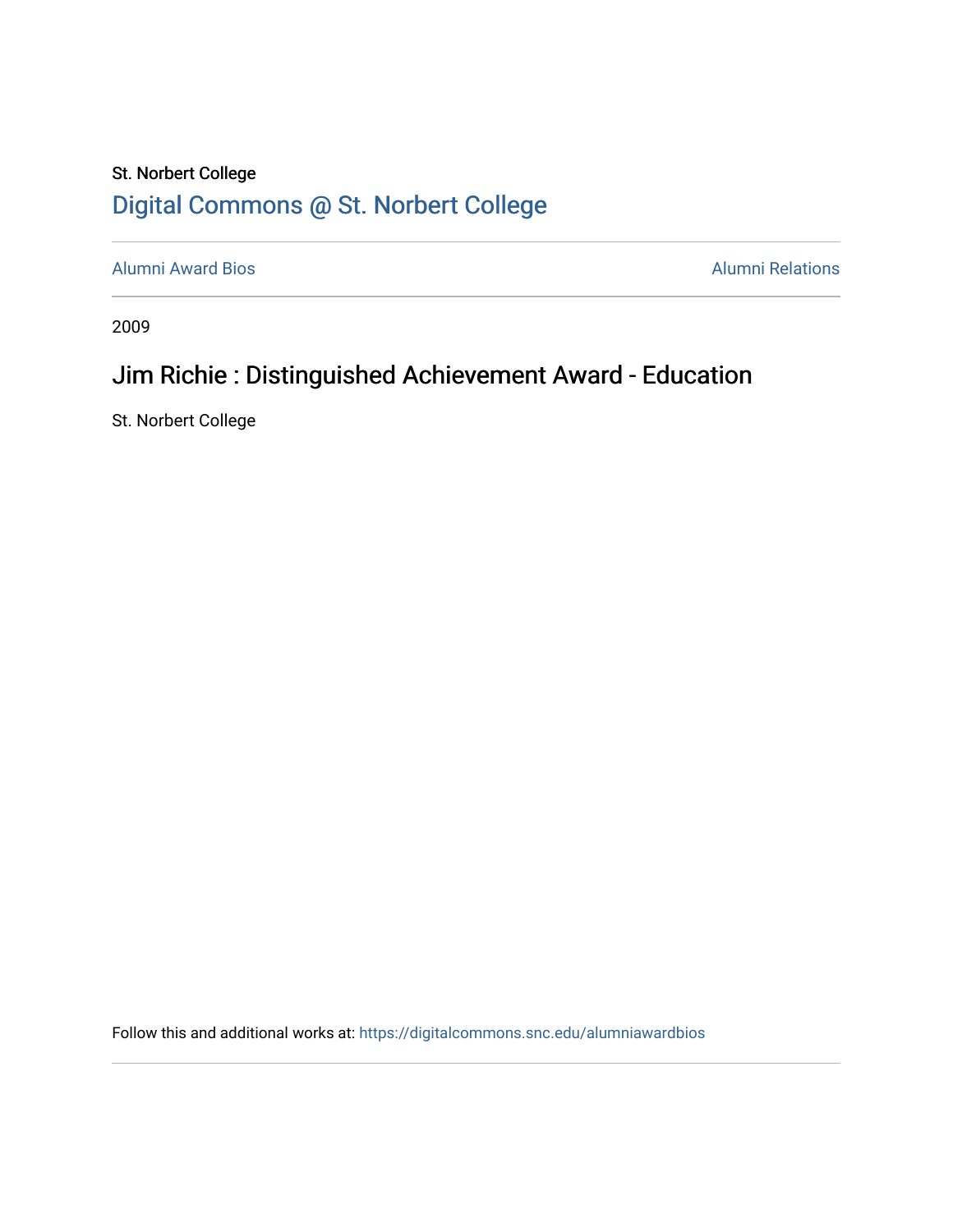

[Alumni](https://www.snc.edu/alumni/) [Alumni Awards](https://www.snc.edu/alumni/awards/) 2009 Distinguished Achievement Award - Education A

## [Alumni](https://www.snc.edu/alumni/index.html)

[Events & Reunions](https://www.snc.edu/alumni/event/index.html) [Behind the Arch](https://www.snc.edu/alumni/event/behindthearch/) [Benefits and Services](https://www.snc.edu/alumni/benefits.html) [Get Involved](https://www.snc.edu/alumni/getinvolved.html) [Give to SNC](http://giving.snc.edu/) [Alumni Awards](https://www.snc.edu/alumni/awards/index.html) [Past Recipients](https://www.snc.edu/alumni/awards/recipients.html) [Knight Lights](https://www.snc.edu/alumni/knightlights/index.html) [Alumni-Owned](https://www.snc.edu/alumni/directory/index.html) [Businesses Network](https://www.snc.edu/alumni/directory/index.html) [Alumni Board](https://www.snc.edu/alumni/alumniboard.html) [Student Alumni](https://www.snc.edu/alumni/saa.html) [Ambassadors](https://www.snc.edu/alumni/saa.html) [Staff](https://www.snc.edu/alumni/contactus.html)

## 2009 Distinguished Achievement Award - Education Jim Richie '57

Like so many recent college graduates, Jim Richie "really didn't know what to expect" when he finished his St. Norbert College Bachelor of Science degree with a major in biology. As luck would have it, an opportunity to teach and coach at Coleman (WI) High School launched a career in education that would include 36 years as a teacher and 43 years as a high school wrestling coach.

That St. Norbert College adequately prepared him for what he "hadn't expected" is clear from his own remarks. About his four years at SNC, he says that the College gave him selfconfidence, belief in himself, a foundation for accepting opportunities and challenges in life, a diversified academic background that helped him work with individual difference, and a sense of direction, to have a positive influence and impact on those individuals whose lives he had a chance to share. Very instrumental in his academic success, and especially as a biology major, were Father Keefe and Father Becker (both biology professors) whom Jim credits with having most greatly impacted his life and the choices he made.

So, how well did Jim do?

In 1967 (only ten years after graduation!), Jim was named Pulaski (WI) High School's "Teacher of the year" - AND, Pulaski "Man of the Year," as well as receiving the Green Bay Area Elks Leadership Award in 1974. Along the way, Jim received two National Science Foundation Grants.

Jim's long career as a wrestling coach would be hard to match by anyone, anywhere. His first head wrestling coach position was at Pulaski High School where, in 16 years, he compiled a 157-22-2 record that included 12 conference championships, six regional championships, and seven sectional crowns. Two of his teams finished as runners-up in the State Tournament. While coaching at Pulaski, Barron, Chetek, and Rice Lake high schools, Jim's teams' dual meet record was 324 wins, 127 losses, and five ties; 17 conference titles, 10 regional titles, and six sectional titles. Jim also helped many young wrestlers by holding numerous wrestling clinics and training sessions.

Little wonder that, in 1979, he was inducted into the Wisconsin Wrestling Hall of Fame. In 1999, he was inducted into the National Wrestling Hall of Fame. Jim's involvement in wrestling